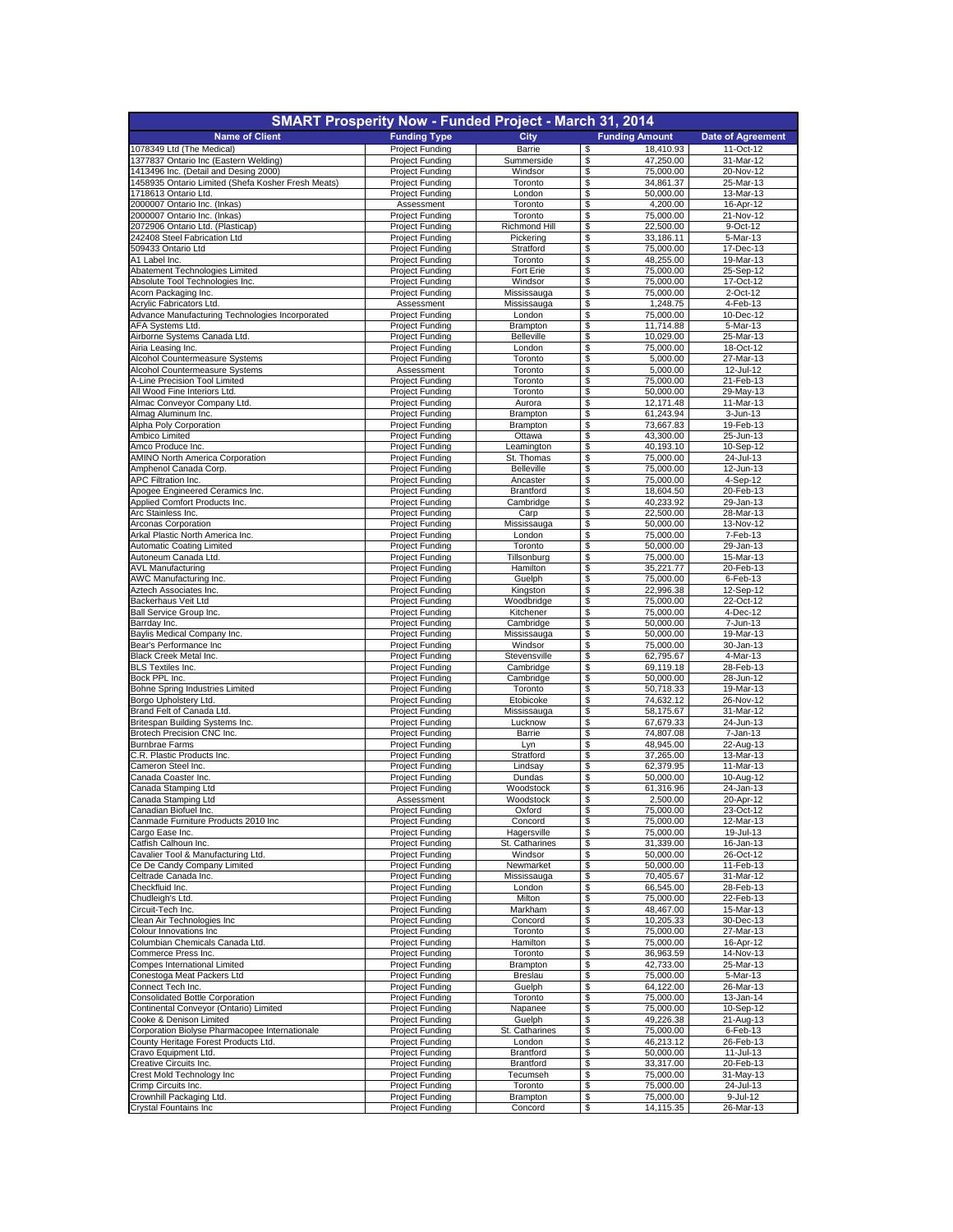| Custom Plastics International Ltd.      |                        |                     |                       | 27-Mar-13    |
|-----------------------------------------|------------------------|---------------------|-----------------------|--------------|
|                                         | Project Funding        | Cobourg             | \$<br>64,488.74       |              |
| <b>Cygnus Electronics Corporation</b>   | <b>Project Funding</b> | Woodbridge          | 25,082.83<br>\$       | 25-Mar-13    |
| Dajcor Aluminum Ltd.                    | Project Funding        | Chatham             | \$<br>75.000.00       | 28-Mar-13    |
|                                         |                        |                     |                       |              |
| David Roberts Food Corporation          | Project Funding        | Oakville            | \$<br>53,635.18       | 14-Jun-13    |
| De Cloet Greenhouse Mfg. Ltd.           | <b>Project Funding</b> | Simcoe              | \$<br>31,654.53       | 17-Jun-13    |
| Deb Dispensing                          | Assessment             | Brantford           | \$<br>3,500.00        | 12-Oct-12    |
|                                         |                        |                     |                       |              |
| Dellcom Aerospace Inc.                  | Project Funding        | Concord             | \$<br>75,000.00       | 28-Mar-13    |
| Diagnostics Biochem Canada Inc.         | <b>Project Funding</b> | Dorchester          | \$<br>75,000.00       | $3 -$ Jul-13 |
| Die-Max Tool and Die Ltd.               | <b>Project Funding</b> | Ajax                | \$<br>64,158.00       | 29-May-13    |
|                                         |                        |                     |                       |              |
| Dieter's Metal Fabricating Ltd.         | <b>Project Funding</b> | Cambridge           | \$<br>51,823.08       | 8-Mar-13     |
| Diros Technology Inc                    | <b>Project Funding</b> | Markham             | \$<br>72,755.00       | 27-Mar-13    |
| Dock Edge Plus + Inc                    | Project Funding        | <b>Brampton</b>     | 54,166.07<br>\$       | 23-Oct-12    |
|                                         |                        |                     |                       |              |
| Durock Alfacing International Limited   | Project Funding        | Woodridge           | \$<br>50,000.00       | 5-Apr-13     |
| Durose Manufacturing Limited            | Project Funding        | Guelph              | \$<br>58,400.00       | 11-Feb-13    |
| DV Systems Inc.                         | <b>Project Funding</b> | Barrie              | \$<br>75,000.00       | 21-Mar-13    |
| <b>DYNA Metro Inc</b>                   |                        |                     | \$<br>75,000.00       | 17-Dec-12    |
|                                         | Project Funding        | Concord             |                       |              |
| <b>Dynamic Closures Corporation</b>     | <b>Project Funding</b> | Cornwall            | 19,789.57<br>\$       | 11-Jun-13    |
| Dynaplas Ltd.                           | <b>Project Funding</b> | Toronto             | S<br>62,567.00        | 23-May-13    |
| E. Hofmann Plastics, Inc.               | <b>Project Funding</b> |                     | \$<br>50,000.00       | 26-Apr-13    |
|                                         |                        | Orangeville         |                       |              |
| East Metal Products Ltd.                | Project Funding        | Scarborough         | \$<br>75,000.00       | 27-Mar-13    |
| Eclipse Automation Inc.                 | <b>Project Funding</b> | Cambridge           | \$<br>75,000.00       | $16$ -Aug-12 |
| Egar Tool and Die Ltd.                  | <b>Project Funding</b> | Cambridge           | \$<br>58,266.52       | 20-Sep-12    |
|                                         |                        |                     |                       |              |
| EHC Canada Inc                          | Project Funding        | Oshawa              | 43,706.70<br>\$       | 10-Oct-12    |
| Enviroshake Inc.                        | Project Funding        | Chatham             | 58,209.60<br>\$       | 29-Aug-12    |
| <b>ESCORT Manufacturing Corporation</b> | <b>Project Funding</b> | Mississauga         | \$<br>42,405.00       | 31-Mar-12    |
|                                         |                        |                     |                       |              |
| Etratech Inc.                           | <b>Project Funding</b> | Burlington          | \$<br>75,000.00       | 19-Mar-13    |
| Fairfax Partners                        | <b>Project Funding</b> | Mississauga         | \$<br>75,000.00       | 31-Aug-12    |
| FBT Inc.                                | Project Funding        | St. Catharines      | \$<br>75,000.00       | 29-Oct-12    |
|                                         | <b>Project Funding</b> |                     | \$                    |              |
| Fellfab Limited                         |                        | Hamilton            | 14,532.65             | 17-Aug-12    |
| Felton Brushes Limited                  | <b>Project Funding</b> | Hamilton            | \$<br>47,451.83       | 20-Dec-12    |
| Fibrecast Inc.                          | Project Funding        | Burlington          | \$<br>44,693.46       | 18-Jun-12    |
|                                         |                        | Toronto             |                       |              |
| Firan Technology Group Corporation      | <b>Project Funding</b> |                     | \$<br>75,000.00       | 30-Oct-12    |
| Flavourchem International Inc.          | <b>Project Funding</b> | Scarborough         | \$<br>75.000.00       | 19-Feb-13    |
| Fleet Canada Inc.                       | <b>Project Funding</b> | Fort Erie           | \$<br>75,000.00       | 23-Jan-13    |
| Formex Metal Industries                 | Project Funding        | Kitchener           | \$<br>75,000.00       | 27-Mar-13    |
|                                         |                        |                     |                       |              |
| Fostet Manufacturing Inc.               | <b>Project Funding</b> | Guelph              | \$<br>55,275.00       | 22-Jul-13    |
| Garaga Inc.                             | Project Funding        | Barrie              | 58,978.87<br>\$       | 3-Jun-13     |
| Garland Commercial Ranges Limited       | <b>Project Funding</b> |                     |                       | 26-Mar-13    |
|                                         |                        | Mississauga         | \$<br>75,000.00       |              |
| Global Plas Inc                         | <b>Project Funding</b> | Concord             | \$<br>75.000.00       | 30-May-13    |
| Glueckler Metal Inc.                    | <b>Project Funding</b> | Elmvale             | \$<br>75,000.00       | 30-Apr-12    |
| Goodall Rubber Co of Canada LP          | <b>Project Funding</b> | Collingwood         | \$<br>75,000.00       | 18-Nov-13    |
|                                         |                        |                     |                       |              |
| Great Lakes Copper                      | <b>Project Funding</b> | London              | \$<br>32,839.11       | 24-Jul-13    |
| Grosnor Industries Inc                  | <b>Project Funding</b> | Etobicoke           | S<br>10,093.33        | 31-Mar-12    |
| Ground Effects Ltd                      | <b>Project Funding</b> | Windsor             | \$<br>65,951.92       | 29-May-13    |
|                                         |                        |                     |                       |              |
| Gum Products International Inc.         | Project Funding        | Newmarket           | \$<br>75,000.00       | 21-Mar-13    |
| Hadrian Manufacturing Inc               | <b>Project Funding</b> | Burlington          | \$<br>75,000.00       | 1-Oct-12     |
| Hassco Industries Incorporated          | <b>Project Funding</b> | London              | \$<br>13,348.00       | 8-Feb-13     |
|                                         |                        |                     |                       |              |
| <b>HealthCraft Products Inc</b>         | Project Funding        | Ottawa              | 15,686.71<br>\$       | 21-Feb-13    |
| Heritage Coffee Co. Ltd.                | <b>Project Funding</b> | London              | \$<br>75,000.00       | 28-May-13    |
| Hibar Systems Ltd.                      | <b>Project Funding</b> | Richmond Hill       | \$<br>71,981.00       | 19-Feb-13    |
|                                         |                        |                     |                       |              |
| Hingston Metal Fabricators 1983 Ltd     | Project Funding        | St. Catharines      | \$<br>75,000.00       | 13-Jan-14    |
| Hodgson Custom Rolling Inc.             | <b>Project Funding</b> | Niagara Falls       | 61,333.00<br>\$       | 19-Mar-13    |
| Hotline Apparel Systems Inc             | Project Funding        | Brantford           | \$<br>71,152.67       | 19-Mar-13    |
| <b>Hydac Corporation</b>                | <b>Project Funding</b> | Welland             | \$<br>27,605.74       | 29-Oct-12    |
|                                         |                        |                     |                       |              |
| lafrate Machine Works Limited           | <b>Project Funding</b> | Thorold             | \$<br>69,222.87       | 31-Jul-12    |
| Independent Mirror Industries Inc.      | Project Funding        | Etobicoke           | \$<br>75,000.00       | 31-Mar-12    |
| Innotech Precision Inc.                 |                        |                     |                       |              |
|                                         |                        |                     |                       |              |
|                                         | Project Funding        | Toronto             | \$<br>72,894.41       | 13-Sep-12    |
| Innovative Automation Inc.              | Assessment             | Barrie              | \$<br>5,000.00        | 21-May-13    |
| Innovative Automation Inc.              | Project Funding        | Barrie              | \$<br>47,756.89       | 3-Jun-13     |
|                                         |                        |                     |                       |              |
| Integrity Tool and Mold Inc.            | Project Funding        | Oldcastle           | \$<br>50,000.00       |              |
| Intellimeter Canada Inc.                | Assessment             | Pickering           | \$<br>5,000.00        | 23-Aug-12    |
| <b>ITL Circuits Ltd.</b>                | Project Funding        | Markham             | \$<br>75,000.00       | 5-Nov-12     |
|                                         |                        | <b>Brantford</b>    |                       | 22-Feb-13    |
| J.P. Bowman Limited                     | Project Funding        |                     | \$<br>75,000.00       |              |
| Jacobs & Thompson Inc.                  | <b>Project Funding</b> | Toronto             | \$<br>67,125.96       | 28-Mar-13    |
| Jadee Meat Products Ltd.                | <b>Project Funding</b> | Beamsville          | \$<br>75,000.00       | 26-Sep-12    |
| James Ross Limited                      | <b>Project Funding</b> | Elizabethtown       | \$<br>75,000.00       | 20-Feb-13    |
| Jancox Metal Products Inc.              | <b>Project Funding</b> | Mississauga         | 57,934.61<br>\$       | 4-Mar-13     |
|                                         |                        |                     |                       |              |
| Jefferson Elora Corporation             | Project Funding        | Guelph              | \$<br>75,000.00       | 19-Mar-13    |
| JG Custom Woodworking Inc               | <b>Project Funding</b> | Waterloo            | \$<br>54,313.00       | 31-Mar-12    |
| John Neufeld Farms Limited              | Project Funding        | Niagara-on-the-Lake | \$<br>64,881.10       | 8-Apr-13     |
|                                         |                        |                     |                       |              |
| Johnvince Foods, an Ontario Partnership | Project Funding        | Toronto             | \$<br>75,000.00       | 9-Jul-13     |
| Jroberts Manufacturing Inc.             | <b>Project Funding</b> | Woodbridge          | 75,000.00<br>\$       | 18-Jul-13    |
| Kawartha Dairy Limited                  | <b>Project Funding</b> | Bobcaygeon          | 48,742.83<br>\$       | 21-Jan-13    |
|                                         | <b>Project Funding</b> |                     |                       | 4-Mar-13     |
| Kemflo Canada Inc.                      |                        | Maple               | 75,000.00<br>\$       |              |
| Kern Water Systems Inc                  | <b>Project Funding</b> | Sarnia              | \$<br>75,000.00       | $6$ -Feb-13  |
| Kerr Bros. Limited                      | <b>Project Funding</b> | Toronto             | \$<br>75,000.00       | 13-Nov-13    |
| Kilbank Metal Forming & Turning, Inc.   | <b>Project Funding</b> | St. Thomas          | \$<br>11,844.17       | 2-Oct-12     |
|                                         |                        |                     |                       |              |
| King Cole Ducks Ltd.                    | <b>Project Funding</b> | Newmarket           | \$<br>59,608.91       | 16-Oct-12    |
| KING COMPONENT LTD                      | Assessment             | Scarborough         | \$<br>4,500.00        | 19-Oct-12    |
| Koss Aerospace                          | <b>Project Funding</b> | Mississauga         | \$<br>75,000.00       | 23-May-13    |
|                                         |                        |                     |                       |              |
| Kruger Inc.                             | Project Funding        | Brampton            | \$<br>75,000.00       | 30-Apr-12    |
| KTH Shelburne Mfg Inc                   | <b>Project Funding</b> | Shelburne           | \$<br>75,000.00       | 19-Mar-13    |
| KTH Shelburne Mfg Inc                   | <b>Project Funding</b> | Shelburne           | \$<br>5,000.00        | 18-Mar-13    |
|                                         |                        |                     |                       |              |
| L P International Inc.                  | <b>Project Funding</b> | Brantford           | \$<br>35,048.71       | 3-Apr-13     |
| Lac-Mac Limited                         | <b>Project Funding</b> | London              | \$<br>31,946.00       | 10-Dec-12    |
| Lamko Tool and Mold Inc.                | <b>Project Funding</b> | London              | \$<br>48,333.34       | 7-Jan-13     |
| Landau Gage Inc                         | Project Funding        | Windsor             | 35,133.33<br>\$       | 12-Mar-13    |
|                                         |                        |                     |                       |              |
| Lanex Manufacturing Inc.                | <b>Project Funding</b> | Windsor             | \$<br>31,801.53       | 8-Feb-13     |
| Larsen & Shaw Limited                   | <b>Project Funding</b> | Walkerton           | \$<br>50,000.00       | 5-Feb-13     |
| London Automotive & Manufacturing Ltd   | Project Funding        | London              | \$<br>75,000.00<br>\$ | 19-Mar-13    |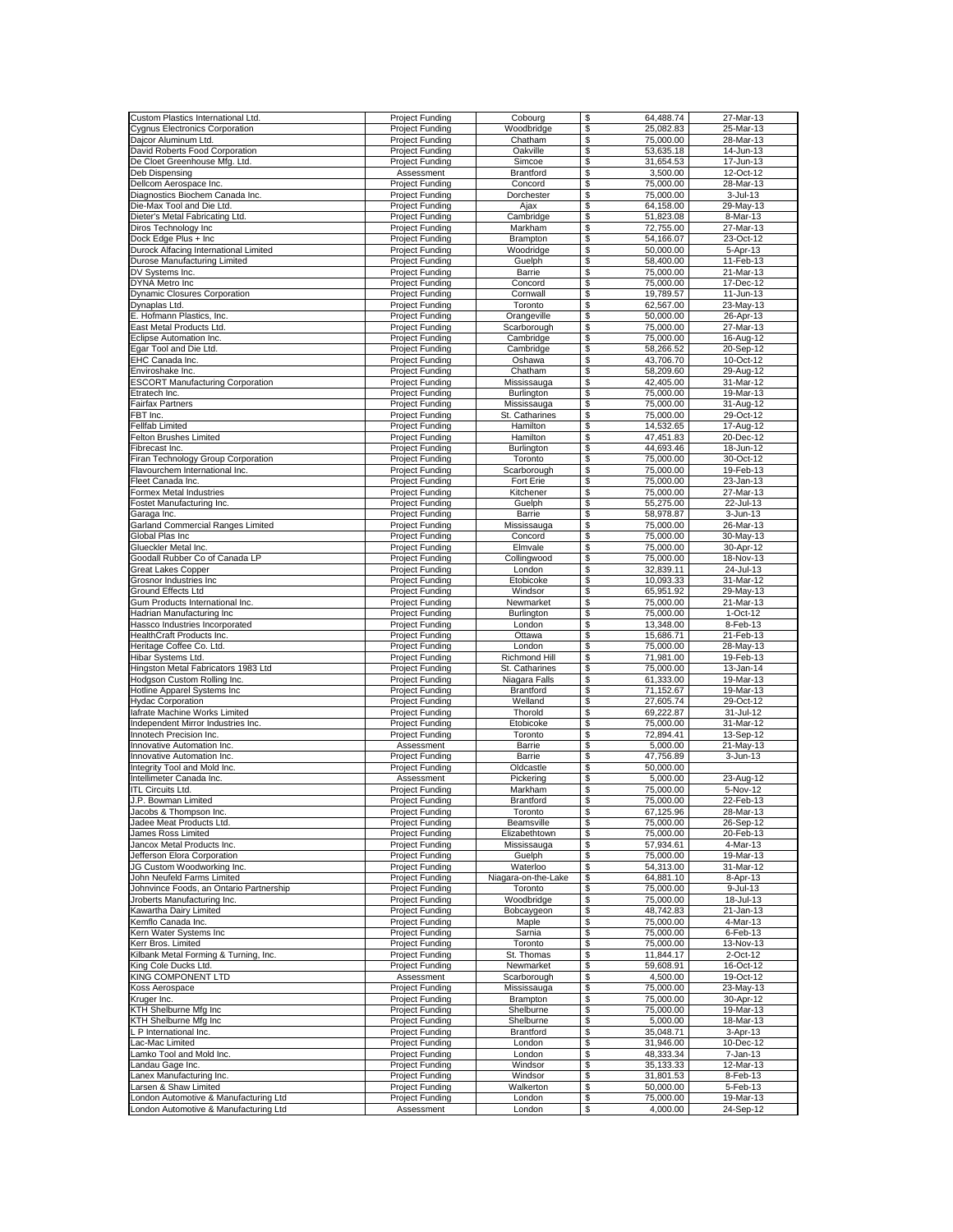| London Machinery Inc                          |                        |                     |                 |                 |
|-----------------------------------------------|------------------------|---------------------|-----------------|-----------------|
|                                               | <b>Project Funding</b> | London              | \$<br>53,492.01 | 26-Apr-13       |
| Long & McQuade Limited                        | <b>Project Funding</b> | Pickering           | 50,000.00<br>\$ | 23-Nov-12       |
| <b>Lucky Strike Bait Works</b>                | Project Funding        | Peterborough        | \$<br>21,072.56 | 22-Aug-13       |
|                                               |                        |                     |                 |                 |
| Lumar Machining & Manufacturing Ltd.          | Project Funding        | Saint Thomas        | \$<br>51.027.07 | 21-Feb-13       |
| Lynch Fluid Controls Inc.                     | Project Funding        | Mississauga         | \$<br>50,000.00 | 4-Mar-13        |
| Lynnpak Packaging Ltd.                        | Project Funding        | Toronto             | 75,000.00<br>\$ | 5-Nov-12        |
|                                               |                        |                     |                 |                 |
| M&T Insta-Print (Kitchener Waterloo) Limited  | <b>Project Funding</b> | Kitchener           | \$<br>55,633.00 | 6-Mar-13        |
| M.B.R.P. Inc.                                 | <b>Project Funding</b> | Huntsville          | \$<br>74,190.13 | 17-Aug-12       |
| MacNeil Wash Systems Limited                  | <b>Project Funding</b> | Barrie              | \$<br>29,774.67 | 4-Sep-12        |
|                                               | <b>Project Funding</b> |                     |                 | 14-Mar-13       |
| Macro Engineering & Technology Inc.           |                        | Mississauga         | \$<br>50,000.00 |                 |
| Madison Chemical Industries Inc               | <b>Project Funding</b> | Milton              | 18,414.67<br>\$ | 22-May-13       |
| Magellan Aerospace, Haley                     | Project Funding        | Renfrew             | 75,000.00<br>\$ | 28-May-13       |
|                                               |                        |                     | 50,000.00       |                 |
| Mancor Canada Inc                             | <b>Project Funding</b> | Oakville            | \$              | 23-May-13       |
| Manor Tool & Die Ltd                          | Project Funding        | Tecumseh            | \$<br>75,000.00 | 28-May-13       |
| Master Conveyors Inc.                         | Project Funding        | Kingsville          | \$<br>75,000.00 | 31-Mar-12       |
| Masterfeeds Inc                               |                        | London              | \$<br>75,000.00 | 30-Jul-12       |
|                                               | Project Funding        |                     |                 |                 |
| McRae Imaging Inc.                            | <b>Project Funding</b> | Mississauga         | \$<br>40,553.93 | 26-Nov-12       |
| Mechtron Innovations Inc.                     | <b>Project Funding</b> | Cambridge           | S<br>75,000.00  | 6-Jun-13        |
| Media Resources International Inc.            | <b>Project Funding</b> | Oakville            | \$<br>37,363.00 | 21-Nov-13       |
|                                               |                        |                     |                 |                 |
| Mega Mold International Inc.                  | Project Funding        | Windsor             | \$<br>75,000.00 | 20-Feb-13       |
| MetalCraft Marine Incorporated                | <b>Project Funding</b> | Kingston            | \$<br>26,306.39 | 2-Oct-12        |
| Miller Golf Printing and Supply Limited       | <b>Project Funding</b> | London              | \$<br>75,000.00 | 20-Sep-12       |
|                                               |                        |                     |                 |                 |
| Minus Forty Technologies Corp                 | <b>Project Funding</b> | Georgetown          | 11,000.00<br>\$ | 6-Mar-13        |
| Mold Services International (1997) Inc.       | <b>Project Funding</b> | Windsor             | 50,000.00<br>\$ | 27-Mar-13       |
| Monaghan Mushrooms Ltd                        | <b>Project Funding</b> | Campbellville       | \$<br>69,116.04 | 31-Mar-12       |
|                                               |                        |                     |                 |                 |
| <b>MRT</b> Automation Ltd                     | Project Funding        | Midland             | \$<br>37,595.10 | 29-May-13       |
| <b>MRT Automation Ltd</b>                     | Assessment             | Midland             | \$<br>5,000.00  | 6-May-13        |
| Multi-Mold Plastics Inc.                      | <b>Project Funding</b> | Concord             | \$<br>75,000.00 | 23-Oct-12       |
| Multivans Inc.                                |                        | Bolton              | \$<br>42.169.93 | 20-Mar-13       |
|                                               | <b>Project Funding</b> |                     |                 |                 |
| MUMA Manufacturing Inc.                       | <b>Project Funding</b> | St. Thomas          | \$<br>59,148.18 | 15-Nov-13       |
| Mustang Drinkware Inc.                        | Project Funding        | London              | \$<br>74,583.45 | 29-Jan-13       |
|                                               |                        |                     | 75,000.00       | 31-Mar-12       |
| MW Canada Ltd.                                | <b>Project Funding</b> | Cambridge           | \$              |                 |
| Nestlé Professional                           | <b>Project Funding</b> | Trenton             | \$<br>50.000.00 | 25-Jan-13       |
| New-Form Tools Ltd.                           | <b>Project Funding</b> | Stratford           | \$<br>75,000.00 | $3 -$ Jul $-13$ |
| Niagara Pallet & Recyclers Ltd.               | Project Funding        | <b>West Lincoln</b> | \$<br>39,710.85 | 31-Mar-12       |
|                                               |                        |                     |                 |                 |
| Niagara Tools Limited                         | <b>Project Funding</b> | St. Catharines      | \$<br>75,000.00 | 6-Mar-13        |
| Norgen Biotek Corporation                     | Project Funding        | Thorold             | 24.419.67<br>\$ | 31-Mar-12       |
| Novelis Inc.                                  | Assessment             | Etobicoke           | \$<br>5.000.00  | 18-Mar-13       |
|                                               |                        |                     |                 |                 |
| Novelis Inc.                                  | <b>Project Funding</b> | Etobicoke           | \$<br>40,380.28 | 19-Mar-13       |
| Nuform Building Technologies Inc.             | <b>Project Funding</b> | Woodbridge          | 46.383.33<br>\$ | 16-Jan-13       |
| Nuhn Industries Ltd                           |                        | Sebringville        | \$              | 22-Mav-13       |
|                                               | <b>Project Funding</b> |                     | 73,813.32       |                 |
| Nutralab Canada / Honson Pharmatech Group Ltd | Project Funding        | Markham             | \$<br>30,067.00 | 26-Apr-13       |
| NutriAg Ltd                                   | <b>Project Funding</b> | North York          | S<br>36,308.00  | 18-Jun-12       |
| OE Quality Friction Inc.                      | Project Funding        | Mississauga         | \$<br>75,000.00 | 20-Feb-13       |
|                                               |                        |                     |                 |                 |
| OES Inc.                                      | Project Funding        | London              | 50,000.00<br>\$ | 26-Mar-13       |
| Offsite Industries Ltd.                       | <b>Project Funding</b> | St. Catharines      | \$<br>75,000.00 | 1-Oct-12        |
| OZ Optics Ltd                                 | <b>Project Funding</b> | Ottawa              | \$<br>75,000.00 | 19-Mar-13       |
|                                               |                        |                     |                 |                 |
| Palcam Technologies Ltd.                      | Project Funding        | Newmarket           | 75,000.00<br>\$ | 23-Nov-12       |
| Penta TMR Incorporated                        | <b>Project Funding</b> | Petrolia            | \$<br>75,000.00 | 16-Jan-13       |
| Pillitteri Estates Winery Inc.                |                        |                     | 22,787.09<br>\$ | 6-Feb-13        |
|                                               |                        |                     |                 |                 |
|                                               | <b>Project Funding</b> | Niagara-on-the-Lake |                 |                 |
| Platinum Naturals Ltd.                        | Project Funding        | Richmond Hill       | \$<br>75,000.00 | 3-Jun-13        |
| Plexpack Corp.                                | <b>Project Funding</b> | Toronto             | \$<br>51,608.38 | 31-Mar-12       |
|                                               |                        |                     |                 |                 |
| Plitron Manufacturing Inc                     | Project Funding        | Toronto             | \$<br>47,061.63 | 31-Mar-12       |
| Poly Dome Ontario Ltd.                        | <b>Project Funding</b> | Niagara Falls       | \$<br>75,000.00 | 13-Jul-12       |
| Precision Resource Canada Ltd.                | <b>Project Funding</b> | Cambridge           | \$<br>75.000.00 | 30-May-13       |
|                                               |                        |                     |                 |                 |
| Prestressed Systems Incorporated              | Project Funding        | Windsor             | 50,000.00<br>\$ | 4-Dec-12        |
| Prodomax Automation Inc.                      | Assessment             | Barrie              | \$<br>5,000.00  | 8-Apr-13        |
| Prodomax Automation Inc.                      | <b>Project Funding</b> | Barrie              | \$<br>38,220.00 | 3-Jun-13        |
| Prollenium Medical Technologies Inc.          | Project Funding        | Aurora              | \$<br>49,959.00 | 16-Nov-12       |
|                                               |                        |                     |                 |                 |
| Prominent Fixture & Gauge Ltd.                | Project Funding        | Windsor             | \$<br>75,000.00 | 5-Nov-12        |
| ProMobility Inc.                              | <b>Project Funding</b> | Richmond Hill       | \$<br>38,790.79 | 14-Nov-12       |
| Pro-Spec Inc                                  | Project Funding        | <b>Stoney Creek</b> | 75,000.00<br>\$ | 19-Jul-13       |
| <b>QE Quality Friction</b>                    |                        |                     |                 | 16-Apr-12       |
|                                               | Assessment             | Mississauga         | 5,000.00<br>\$  |                 |
| Quality and Company Inc                       | <b>Project Funding</b> | Maple               | \$<br>18,144.70 | 11-Mar-13       |
| R.N. MFG. LTD                                 | <b>Project Funding</b> | Guelph              | \$<br>75,000.00 | 20-Feb-13       |
| Ramstar Carbide Tool Inc.                     | Project Funding        | Oldcastle           | \$<br>75,000.00 | 17-Oct-12       |
|                                               |                        |                     | 75,000.00       | 19-Mar-13       |
| Reaction Distributing Inc.                    | <b>Project Funding</b> | Ajax                | \$              |                 |
| Ready Rivet and Fastener Ltd.                 | <b>Project Funding</b> | Kitchener           | \$<br>75,000.00 | 19-Mar-13       |
| Recochem Inc.                                 | <b>Project Funding</b> | Milton              | \$<br>47,703.13 | 10-Jun-13       |
| Rem-Tech Industries Inc.                      | Project Funding        | Aylmer              | \$<br>75,000.00 | 15-Aug-12       |
|                                               |                        |                     |                 |                 |
| Resistance Welding Products (1987) Ltd        | <b>Project Funding</b> | Blenheim            | \$<br>75,000.00 | 31-Mar-12       |
| Rimowa North America Inc.                     | <b>Project Funding</b> | Cambridge           | \$<br>75,000.00 | 2-Oct-12        |
| Ritz Plastics Inc.                            | <b>Project Funding</b> | Peterborough        | 65,000.00<br>\$ | 20-Feb-13       |
| Riverside Door & Trim Inc.                    |                        |                     |                 | 28-Mar-13       |
|                                               | <b>Project Funding</b> | Waterloo            | 47,561.37<br>\$ |                 |
| Roadtrek Motorhomes Inc. (2011)               | <b>Project Funding</b> | Kitchener           | \$<br>62,096.62 | 19-Mar-13       |
| Royce-Ayr Cutting Tools Inc.                  | <b>Project Funding</b> | Cambridge           | \$<br>75,000.00 | 8-Feb-13        |
| Sciens Industries Inc.                        | Project Funding        | Peterborough        | \$<br>50,815.33 | 18-Dec-13       |
|                                               |                        |                     |                 |                 |
| Sensor Technology Ltd.                        | <b>Project Funding</b> | Collingwood         | \$<br>50,000.00 | 30-May-13       |
| Senstar Corporation                           | <b>Project Funding</b> | Carp                | \$<br>56,687.27 | 27-Mar-13       |
| Service Mold Inc.                             | <b>Project Funding</b> | Windsor             | \$<br>40,667.27 | 31-Mar-12       |
|                                               |                        |                     |                 |                 |
| Shaw-Almex Industries Ltd                     | Project Funding        | <b>Stoney Creek</b> | \$<br>49,585.33 | 20-Feb-13       |
| Shimco North America Inc.                     | Project Funding        | Markham             | \$<br>75,000.00 | 9-Jul-13        |
| SiGe Semiconductor Inc.                       | <b>Project Funding</b> | Ottawa              | \$<br>75,000.00 | 1-Feb-13        |
| Sol Cuisine Inc.                              | <b>Project Funding</b> | Mississauga         | 41,917.00       | 12-Feb-13       |
|                                               |                        |                     | \$              |                 |
| Sota Glazing Inc.                             | <b>Project Funding</b> | Brampton            | \$<br>75,000.00 | 22-May-13       |
| Southwestern Manufacturing Inc.               | <b>Project Funding</b> | Windsor             | \$<br>50,000.00 | 13-Mar-13       |
|                                               |                        |                     |                 |                 |
| Specialty Gaskets Inc.                        | <b>Project Funding</b> | Mississauga         | 50,000.00<br>\$ | 31-Mar-12       |
| Sprague Foods Limited                         | <b>Project Funding</b> | Belleville          | \$<br>13,703.57 | 19-Jul-13       |
| Standard Tool & Mold Inc.                     | <b>Project Funding</b> | Windsor             | \$<br>75,000.00 | 26-Apr-13       |
| Stanpac Inc.                                  | Project Funding        | Smithville          | \$<br>75,000.00 | 19-Mar-13       |
| Steeped Fine Loose Teas & Accessories Inc.    | <b>Project Funding</b> | Ancaster            | \$<br>60,823.18 | 12-Mar-13       |